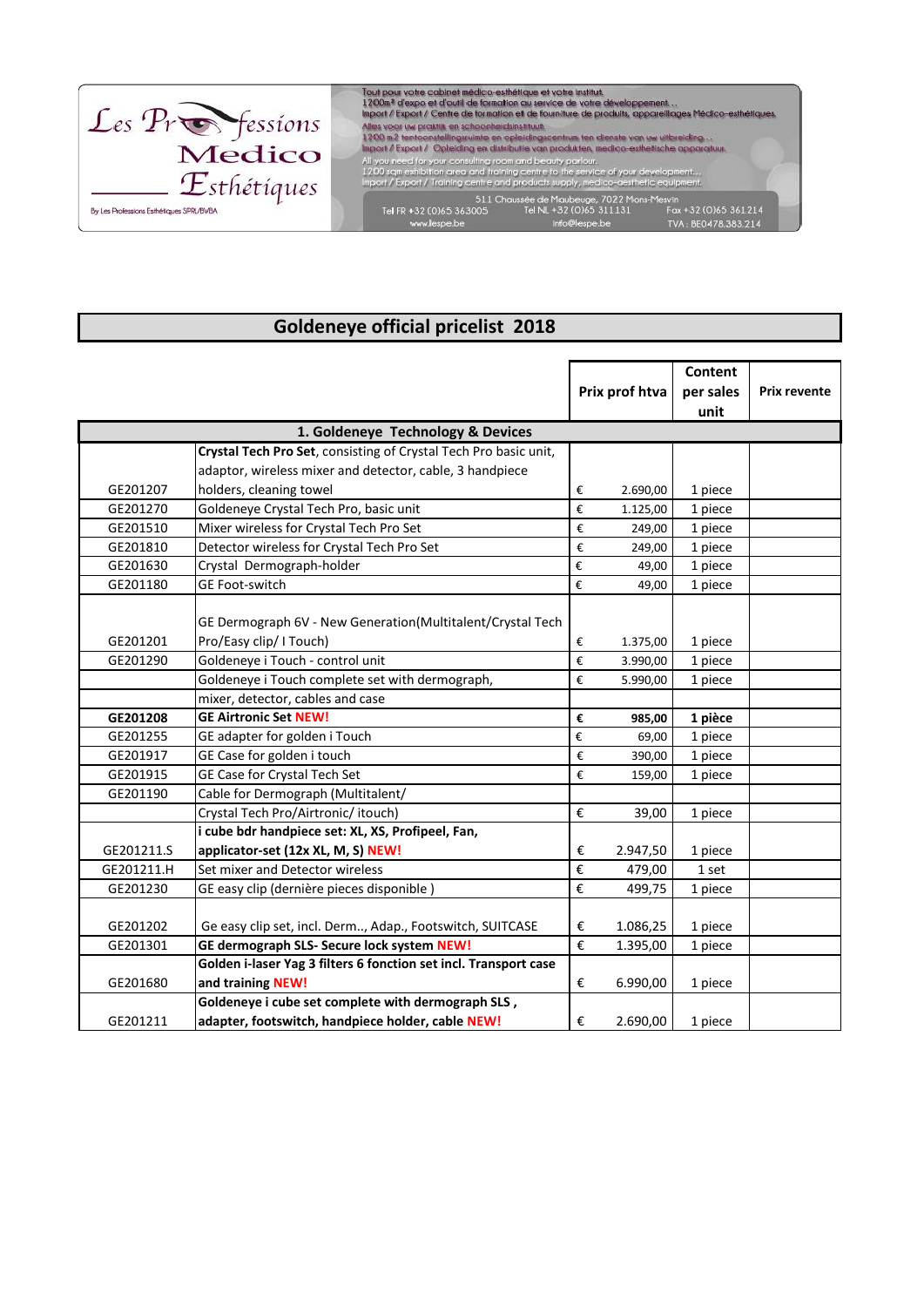|                                      | 2. Goldeneye NEW Pigment Care Cosmetics                       |                         |        |            |  |
|--------------------------------------|---------------------------------------------------------------|-------------------------|--------|------------|--|
| GE204150                             | 50 ml WASH Deep Cleansing Gel concentrate                     | $\boldsymbol{\epsilon}$ | 24,90  | 1 piece    |  |
| GE204250                             | 15 ml PUSH Penetration Gel                                    | $\pmb{\epsilon}$        | 29,00  | 1 piece    |  |
| GE204360                             | GE Minerox !! EX HUSH !! At haff price                        | €                       | 54,00  | $6*4ml$    |  |
| GE204340                             | SOS tube cabine                                               | €                       | 19,50  | 15ml       |  |
| GE204350                             | HUSH - 6units 4ml SOS and 7,5ml CARE                          |                         |        |            |  |
| GE202540                             | Golden EYE Tonic/cooling                                      | €                       | 39,00  | 500 ml     |  |
| GE202545.01                          | Goldeneye micellar tonic                                      | €                       | 62,00  | 500ml      |  |
| GE204370                             | <b>Skin Top NEW!</b>                                          | €                       | 75,00  | 1x9ml      |  |
| GE239999                             | <b>Easy Flow NEW!</b>                                         | €                       | 75,00  | 1x9ml      |  |
|                                      |                                                               |                         |        |            |  |
| GE202150.01                          | Goldeneye fineLINER black                                     | €                       | 6,60   | 1 piece    |  |
| GE202150.02                          | Goldeneye fineLINER dark brown                                | €                       | 6,60   | 1 piece    |  |
| GE202150.03                          | Goldeneye fineLINER cold brown                                | €                       | 6,60   | 1 piece    |  |
| GE202150.04                          | Goldeneye fineLINER warm brown                                | €                       | 6,60   | 1 piece    |  |
| GE202150.05                          | Goldeneye fineLINER red                                       | €                       | 6,60   | 1 piece    |  |
| GE202150.06                          | Goldeneye fineLINER camouflage                                | €                       | 6,60   | 1 piece    |  |
| GENJ73116                            | Design Pencil chocolate                                       | €                       | 8,25   | 1 piece    |  |
| GENJ73118                            | Design Pencil dark mousse                                     | $\boldsymbol{\epsilon}$ | 8,25   | 1 piece    |  |
|                                      |                                                               |                         |        |            |  |
|                                      |                                                               |                         |        |            |  |
| eneye Training Materials<br>GE205129 |                                                               |                         |        |            |  |
| GE291150                             | GE Training Face & Mask Set (1 face, 5 masks)                 | $\boldsymbol{\epsilon}$ | 59,00  | 1 piece    |  |
|                                      | Goldeneye apron with embroidered logo 12X12cm<br>Practice pad | €                       | 46,75  | 1 piece    |  |
| GENJ73112                            |                                                               | €                       | 10,00  | 1 piece    |  |
| GE205140                             | GE Training Lips: 20x short lip & 20x wide lips               | €                       | 39,00  | 1 piece    |  |
|                                      |                                                               |                         |        |            |  |
| ye Micropigmentation Books           |                                                               |                         |        |            |  |
| GE205030                             | GE Micropigmentation Book German band I                       |                         |        | 1 piece    |  |
| GE205031                             | GE Micropigmentation Book German band II                      |                         |        | 1 piece    |  |
| GE205031-EN                          | GE micropigmentation Book ENG COMING SOON                     |                         |        | 1 piece    |  |
|                                      | opigmentation Non-Exclusive Articles                          |                         |        |            |  |
|                                      |                                                               |                         |        |            |  |
| GE202120                             | Colour Pots 0,3 ml                                            | €                       | 38,90  | 100 pieces |  |
| GE202410                             | Cotton Stics steril                                           | $\boldsymbol{\epsilon}$ | 18,90  | 150 pieces |  |
| GE202400                             | Cotton Stics unsteril                                         | €                       | 1,99   | 100 pieces |  |
| GE202849                             | GE dermograph/cable cover                                     | $\boldsymbol{\epsilon}$ | 22,95  | 50 pieces  |  |
| GE202180                             | <b>Cooling Compress</b>                                       | $\boldsymbol{\epsilon}$ | 3,95   | 1 piece    |  |
| GE202170                             | ge ruller / reglette autocollante mesure sourcils             | €                       | 6,90   | 25 pièces  |  |
| GE202540.01                          | GE Mini Home bottle pour Ge Tonic                             | €                       | 7,20   | 8pces      |  |
| GE202485                             | Disposable Working Jacket                                     | €                       | 29,90  | 10 pieces  |  |
| GE202480                             | <b>Hygienic Mask</b>                                          | $\boldsymbol{\epsilon}$ | 3,95   | 50 pieces  |  |
| GE202490                             | Cape pour décolleté                                           | $\boldsymbol{\epsilon}$ | 39,90  | 80pièces   |  |
| GE202550                             | <b>Needle Recycling Box</b>                                   | $\pmb{\epsilon}$        | 19,90  | 1 piece    |  |
| GE201023                             | led loupe glasses/lunettes                                    | $\boldsymbol{\epsilon}$ | 59,00  | 1 piece    |  |
| GE620010                             | magnifier glasses/Lunettes                                    | €                       | 149,00 | 1 piece    |  |
| <b>LE-LN0100</b>                     | Lampe loupe 5diop White cold                                  | €                       | 139,00 | 1 piece    |  |
| LE-LN0105                            | Foot/Pied lampe loupe                                         | $\boldsymbol{\epsilon}$ | 79,00  | 1 piece    |  |
| GENJ71224                            | Mini-Q-tips unsteril                                          | $\boldsymbol{\epsilon}$ | 3,30   | 100 pieces |  |
| GENJ71226                            | Goldeneye hygi mask                                           | $\pmb{\epsilon}$        | 11,00  | 1 piece    |  |
| GE22430-S/M/-                        | Single use gloves nitril white                                | $\boldsymbol{\epsilon}$ | 12,50  | 100 pieces |  |
| GE22432-S/M/-                        | Single use gloves nitril black                                | $\boldsymbol{\epsilon}$ | 12,50  | 100 pieces |  |
| GE22445-S/-M/-                       | Single use gloves latex                                       | €                       | 10,75  | 100 pieces |  |
| GE22440-S/-M/-                       | Single use gloves vinyl                                       | €                       | 10,00  | 100 pieces |  |
| GE202170                             | Eyebrow tape rule adhesive                                    | €                       | 5,50   | 25 pieces  |  |
| GENJ71222                            | Eyebrow tape rule adhesive - formed                           | €                       | 10,00  | 20 pieces  |  |
| GENJ74211                            | Magic golden divider                                          | €                       | 57,75  | 1 piece    |  |
| GE202480,01                          | Surgical Mask - rose                                          | €                       | 5,00   | 1 piece    |  |
|                                      |                                                               |                         |        |            |  |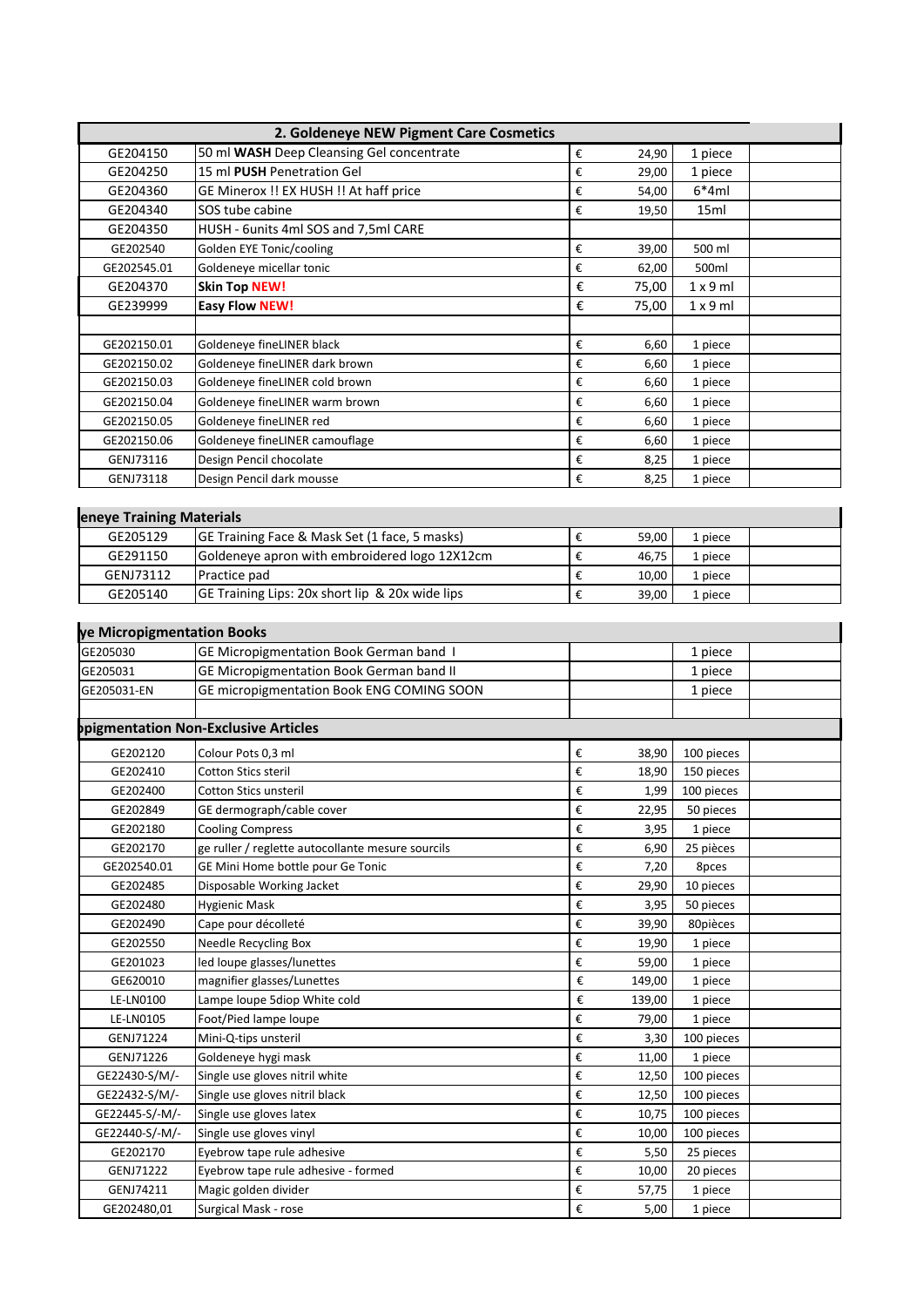| 6. Applicator |                                                    |   |        |             |  |
|---------------|----------------------------------------------------|---|--------|-------------|--|
| GE202101.1    | GE Pigment Applicator #1 (Needle #1)               | € | 84,00  | 10 pièces   |  |
| GE202131,1    | GE Pigment Applicator #1 NANO (Needle #1 NANO)     | € | 99,00  | 10 pièces   |  |
| GE202103.1    | GE Pigment Applicator #3 (Needle #3)               | € | 96,00  | 10 pièces   |  |
| GE202105.1    | GE Pigment Applicator #5 (Needle #5)               | € | 108,00 | 10 pièces   |  |
| GE202133.1    | Pigment Applikator LPMC #3 (Micro)                 | € | 99,00  | 10 pièces   |  |
| GE202135.1    | Pigment Applikator LPMC #5 (Micro)                 | € | 111,00 | 10 pièces   |  |
| GE202137.1    | Pigment Applikator LPMC #7 (Micro)                 | € | 114,00 | 10 pièces   |  |
| GE202200A     | <b>GE Treatment Tray</b>                           | € | 29,90  | 50 pieces   |  |
| GE202238.01   | GE Mix & Draw sticks (sterile blister)             | € | 14,90  | 10x2 pieces |  |
| GE202920.1    | Ge Ring and pot sterile (1 rings + 2 pigment pots) | € | 15,90  | 10x2 pieces |  |
| GE202201.1    | SLS modul applicator #1                            | € | 105,00 | 10 pieces   |  |
| GE202231.1    | SLS modul applicator #1 NANO                       | € | 102,00 | 10 pieces   |  |
| GE202203.1    | SLS modul applicator #3                            | € | 103,00 | 10 pieces   |  |
| GE202233.1    | SLS modul applicator #3 LPMC (Micro)               | € | 105,00 | 10 pieces   |  |
| GE202205.1    | SLS modul applicator #5                            | € | 105,00 | 10 pieces   |  |
| GE202235.1    | SLS modul applicator #5 LPMC (Micro)               | € | 114,00 | 10 pieces   |  |
| GE202237.1    | SLS modul applicator #7 LPMC (Micro)               | € | 112,50 | 10 pieces   |  |
| GE202238.1    | GE mix and draw sticks                             | € | 14,90  | 2X10 pieces |  |
| GE202249      | Ge pipette                                         | € | 45,50  | 100 pieces  |  |
| GE202310      | GE disposable Detector cones                       | € | 18,00  | 40 pieces   |  |
| GE202869      | Ge hygienic Workstation                            | € | 40,00  | 50 pieces   |  |
| GE202859      | GE cover for multitalent                           | € | 11,00  | 50 pieces   |  |
| GE202120      | Colour Pots 0,3 ml (non sterile)                   | € | 38,90  | 100 pieces  |  |

 **9. Pigments Extrême color edition monodose 3 x 3ml**

GE237280 GE COULOUR 280 REAL BLACK BEST SELLER! € 99,00 3 X 3ml

п

## **8. Pigments Coloressence Monodoses set 3X2,5ml même couleur**

| 0. Fightents Color essence informations set JAZ,JHII meme couleur |                                                   |   |        |          |  |  |
|-------------------------------------------------------------------|---------------------------------------------------|---|--------|----------|--|--|
| GE239000.3                                                        | <b>WHITE WONDERLAND</b>                           | € | 75,00  | 3X2,5 ml |  |  |
| GE239142.3                                                        | <b>MIAMI BEIGE</b>                                | € | 75,00  | 3X2,5 ml |  |  |
| GE239256.3                                                        | <b>OBVIOUSLY ORANGE</b>                           | € | 75,00  | 3X2,5 ml |  |  |
| GE239244.3                                                        | <b>SUNNY SIMPSON</b>                              | € | 75,00  | 3X2,5 ml |  |  |
| GE239324.3                                                        | SOPHISTICATED BLOND                               | € | 75,00  | 3X2,5 ml |  |  |
| GE239325.3                                                        | <b>DELICIOUS TOFFEE</b>                           | € | 75,00  | 3X2,5 ml |  |  |
| GE239362.3                                                        | <b>NUDE INVISIBLE</b>                             | € | 75,00  | 3X2,5 ml |  |  |
| GE239414.3                                                        | <b>GLAMOROUS GRAPHIT</b>                          | € | 75,00  | 3X2,5 ml |  |  |
| GE239457.3                                                        | <b>TERRIFIC TERRACOTTA</b>                        | € | 75,00  | 3X2,5 ml |  |  |
| GE239456.3                                                        | <b>AMBER AMBITION</b>                             | € | 75,00  | 3X2,5 ml |  |  |
| GE239476.3                                                        | <b>KISS ROYAL</b>                                 | € | 75,00  | 3X2,5 ml |  |  |
| GE239488.3                                                        | PINK LOLLIPOP                                     | € | 75,00  | 3X2,5 ml |  |  |
| GE239558.3                                                        | NATURAL ATTRACTION                                | € | 75,00  | 3X2,5 ml |  |  |
| GE239568.3                                                        | <b>VERRY BERRY</b>                                | € | 75,00  | 3X2,5 ml |  |  |
| GE239562.3                                                        | COBACABANA CACAO                                  | € | 75,00  | 3X2,5 ml |  |  |
| GE239570.3                                                        | <b>SHOW TIME</b>                                  | € | 75,00  | 3X2,5 ml |  |  |
| GE239612.3                                                        | TAUPE SPECTACULAIRE                               | € | 75,00  | 3X2,5 ml |  |  |
| GE239687.3                                                        | <b>BORDEAUX ADDICT</b>                            | € | 75,00  | 3X2,5 ml |  |  |
| GE239825.3                                                        | HOT CHOCOLATE                                     | € | 75,00  | 3X2,5 ml |  |  |
| GE239823.3                                                        | <b>EBONY QUEEN</b>                                | € | 75,00  | 3X2,5 ml |  |  |
| GE239911.3                                                        | <b>BLACK BEAUTY</b>                               | € | 75,00  | 3X2,5 ml |  |  |
| GE239911.3                                                        | <b>AMAZING BLOND NEW!</b>                         | € | 75,00  | 3X2,5 ml |  |  |
| GE239911.3                                                        | <b>CREAMY NOUGAT NEW!</b>                         | € | 75,00  | 3X2,5 ml |  |  |
| GE239911.3                                                        | <b>WARM BRUNETTE NEW!</b>                         | € | 75,00  | 3X2,5 ml |  |  |
| GE239911.3                                                        | <b>DARK REDWOOD NEW!</b>                          | € | 75,00  | 3X2,5 ml |  |  |
| GE239982.1                                                        | CANDY LIPS trend set (MR + WW + 2ml Skintop) NEW! | € | 52,00  | 3X2,5 ml |  |  |
| GE239980.1                                                        | OMBRE trend set (MR + WW + 2ml Skintop) NEW!      | € | 52,00  | 3X2,5 ml |  |  |
| GE239995                                                          | <b>Coloressense Set Eyebrows NEW!</b>             | € | 245,00 | 12X2,5ml |  |  |
| GE239996                                                          | <b>Coloressense Set lip NEW!</b>                  | € | 245,00 | 12X2,5ml |  |  |